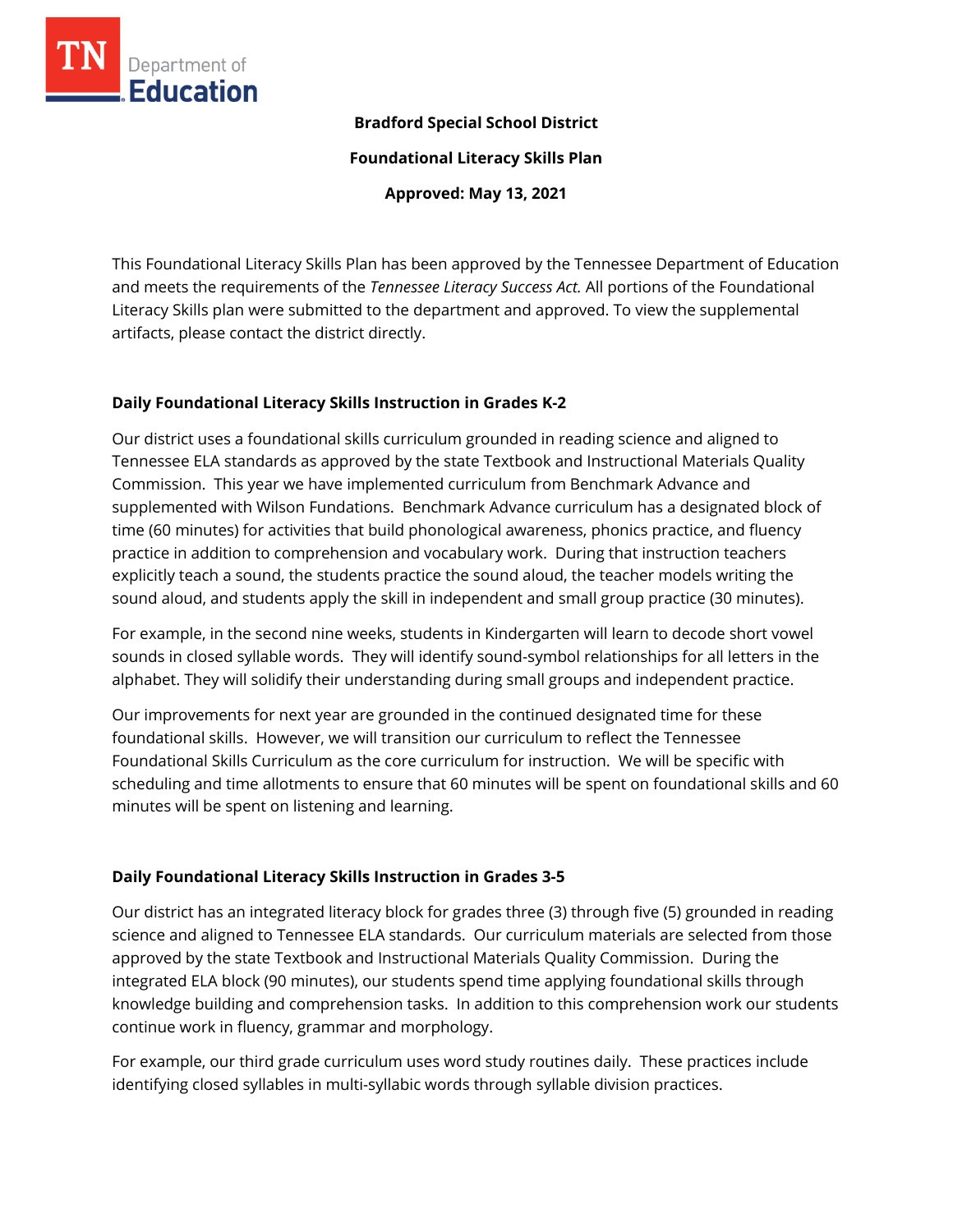Department of **Education** 

•napkin=nap/kin, students divide word into syllables and identify each as a closed syllable with a short vowel sound

This curriculum includes vertical progression of knowledge-building unit topics. These topics begin in Kindergarten and continue through our 5th grade curriculum. All knowledge strands are grounded in science and social studies topics that are embedded into the reading comprehension curriculum.

The continued education and collaboration for our teachers to refine and develop their practices grounded in the science of reading will be a focus of improvements for our school district this coming year. All ELA teachers will be fully trained in the Tennessee Foundational Skills Curriculum which is grounded in the science of reading. Small group ELA instruction will be refined based upon the training received to give teachers a stronger instructional focus in meeting the needs of their students with reading deficits. We will continue to ensure an adequate literacy block (90 minutes) for grades 3-5. The block extends to 120 minutes to include small group instruction.

# **Approved Instructional Materials for Grades K-2**

Benchmark - K-5 Advance

#### **Approved Instructional Materials for Grades 3-5**

Benchmark - K-5 Advance

#### **Additional Information about Instructional Materials**

Our district has adopted an approved curriculum for ELA instruction; however, we have chosen to supplement in several ways. In past years we have supplemented with Wilson Fundations, but our district will transition to using the Tennessee Foundational Skills Curriculum Supplement to further address foundational skills in daily instruction. This supplement allows us to focus more deeply on the phonological awareness and advance phonemic awareness skills that are crucial for success all the way through second grade. We plan to encourage students and families to use all resources available through the Tennessee Foundational Skills Supplement Curriculum which adds additional reinforcement to daily lessons.

# **Universal Reading Screener for Grades K-5. This screener complies with RTI<sup>2</sup>and Say Dyslexia requirements.**

#### Easy CBM

We also use the(PASS and PWRS) as additional screening for dyslexic tendencies.

We plan to transition to the Tennessee universal reading screener when available.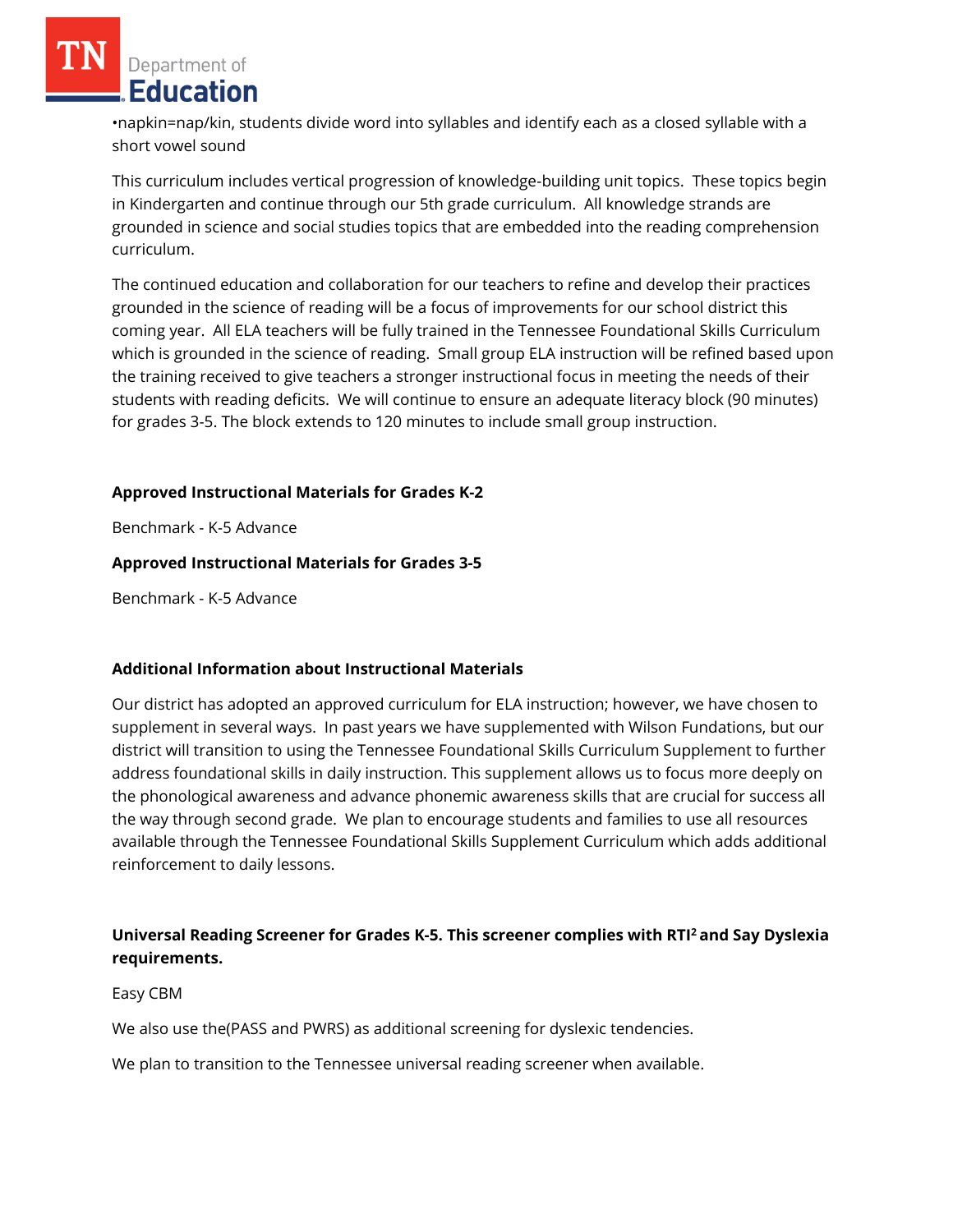Department of Education

#### **Intervention Structure and Supports**

In the fall, students are given a universal screener (CBM) to determine which students have a significant reading deficiency or are "at risk". Our grade-level teachers, interventionists, and principal review universal screening data to determine which students score between the 0-25th percentile. Those students demonstrating need are classified as in need of Tier II or Tier III instruction. All students in grades K-2 are given a diagnostic assessment (PAS) to determine skill deficits in foundational reading skills to help with the appropriate placement and intervention provided for Tier II and Tier III. Students classified as Tier II or Tier III in grades 3-5 are given a specific diagnostic assessment (PWRS) to determine specific deficits in order to best assign students to a small group with an intervention that will narrow skill gaps. They receive daily, small-group intervention for 45 minutes in their area of greatest deficit.

We have research-based options for reading intervention support available to our students who are "at-risk" and/or who have been identified with a significant reading deficiency. Our Tier III interventionists have been trained in Wilson and/or SPIRE. These programs provide the core instruction for students with significant reading deficiencies. These programs are supplemented with hands-on/ multisensory activities that meet individual needs. Tier II and Tier III also use the Florida Center for Reading Research and West Virginia Phonics to provide systematic phonics instruction for intervention. These activities have been approved by core consultants from the state department. Intervention teams which include interventionists, classroom teachers, and principal meet quarterly to determine if a change in the intervention or person providing the intervention is warranted. The team also looks at other variables (attendance, discipline, classroom teacher input, and engagement) as part of the decision making process before a change is made to the programming or provider.

Our students receive explicit instruction in their area of deficit in small groups using research-based materials and strategies. These students are also screened using additional survey level assessments to determine if they have characteristics of dyslexia. Students who do demonstrate those characteristics receive intensive intervention as outlined in the Say Dyslexia Law using programs that meet the law's requirements. Our district uses a research-based supplemental program as one intervention for students with characteristics of dyslexia. Our district notifies families of students who demonstrate characteristics of dyslexia. Families are notified that the SPIRE / Wilson curriculum is used to support those students, as it is based on the Orton-Gillingham approach of systematic, explicit, sequential, phonics-based instruction and is considered a strong support for those students. Parents are met with as needed to further describe the intervention process and program that is used for instruction.

Intervention takes place daily during a grade-level time in the master schedule just for RTI. When students are in their RTI groups they work to strengthen their skill deficits. For example, students struggling with word reading proficiency levels, spend time learning the rules for decoding our language. They are given instruction in syllabication to learn the patterns of words and how to better decode and read fluently. As interventionists analyze survey level assessments and screeners, the intervention team works together to code students with the characteristics of dyslexia according to the Say Dyslexia Law. Programs are then used that meet the law's requirements. Data